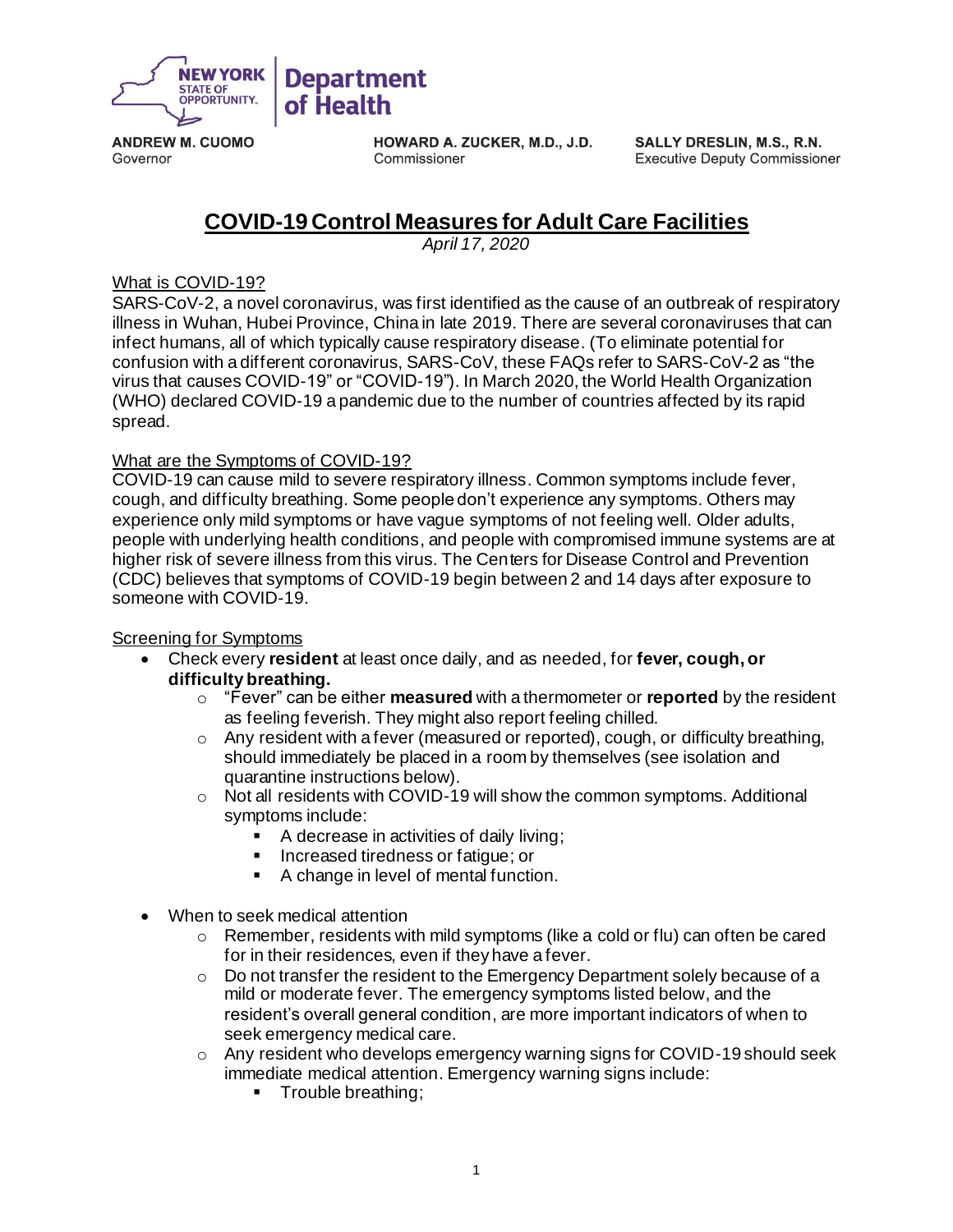- **•** Persistent pain or pressure in the chest;
- New confusion or inability to arouse; or
- Bluish lips or face.
- $\circ$  The list of emergency warning signs is not all inclusive. Please consult with the resident's medical provider for any other symptoms that are severe or concerning.
- $\circ$  If experiencing any of the symptoms above, such information must be shared with the EMS provider before arrival.
- All **staff** must have their temperature taken and be screened for cough, difficulty breathing, or presence of any other respiratory symptoms (such as sore throat), at the start of each shift, and every 12 hours thereafter, while on duty.
- Any **staff** with fever (greater than or equal to 100.0), cough, difficulty breathing, or other respiratory symptoms must be sent home immediately.
	- o Refer to the New York State Department of Health guidance concerning protocols for personnel returning to work following COVID-19 exposure, available at https://coronavirus.health.ny.gov/information-healthcare-providers, when deciding when staff can return to work.

#### Isolation and Quarantine Instructions

- "**Isolation**" is when an individual who is sick is separated from others, to avoid spreading germs. People remain in isolation until they are no longer infectious. Isolation might be voluntary or might be based on a legal order from the local health department.
	- o Residents who are **suspected or confirmed to have COVID-19** must be **isolated** in a room by themselves. Discuss with your local health department if you don't have enough private rooms to isolate ill residents.
	- o A resident **confirmed** to have COVID-19 may share a room with another resident **confirmed** to have COVID-19, if single rooms are not available.
	- o Residents **suspected** to have COVID-19 **should not** share a room with residents **confirmed** to have COVID-19, in case their illness is not COVID-19.
	- o Residents **suspected** to have COVID-19 **should not** share a room with other residents **suspected** to have COVID-19, if possible, in case one of them has COVID-19 and the other does not. Discuss with your local health department if you don't have enough private rooms to isolate ill residents.
	- o All residents on isolation should be given a surgical facemask and asked to wear it, if tolerated, anytime staff are in the room. This is called "source control": the mask helps keep their respiratory secretions from getting into the air around them.
	- $\circ$  All staff entering the room of a resident on isolation should wear a facemask, gloves, gown, and eye protection (goggles or a face shield), if available. Discuss with your local health department if these items are not available.
- "**Quarantine**" is when a person who is unwell is separated from others, for a period of time, to prevent the spread of germs. Quarantine might be voluntary or might be based on a legal order from the local health department.
	- o Any resident who has been in "**close contact**" with a person, or who has been coughed or sneezed on by someone who has been confirmed to have COVID-19, must be quarantined for 14 days.